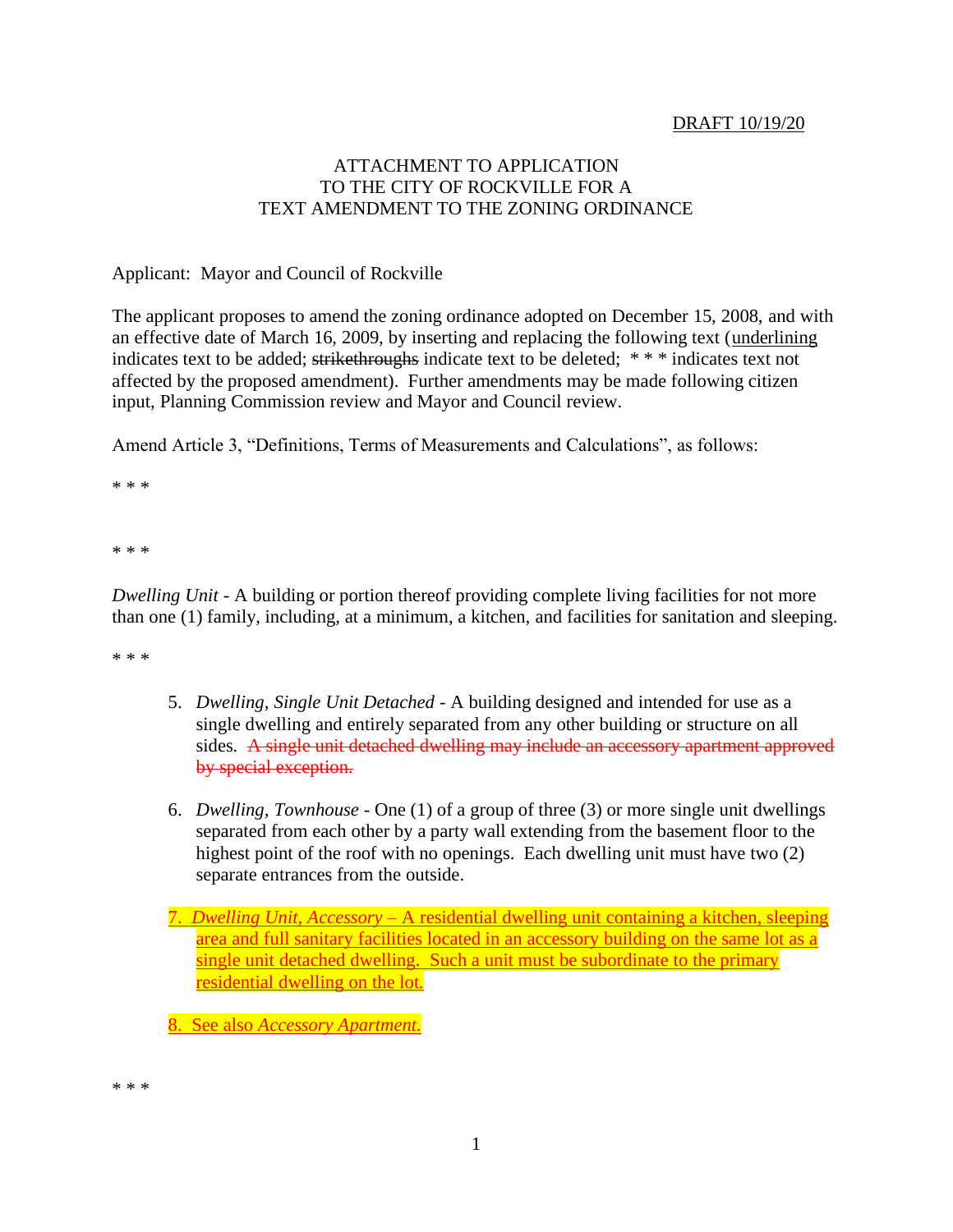Amend Article 9, "Accessory Uses; Accessory Buildings and Structures; Encroachments; Temporary Uses; Home-Based Business Enterprises; Wireless Communication Facilities" as follows:

\* \* \*

# **25.09.03** – **Accessory Buildings and Structures**

\* \* \*

- b. *Regulations for accessory dwelling units are subject to the following*
	- 1. No more than one accessory dwelling unit is permitted on a residential lot
	- 2. Only one (1) accessory dwelling unit or one (1) accessory apartment, not both, is permitted on a lot
	- 3. Only one (1) dwelling unit, either the single unit detached dwelling or the accessory dwelling unit, may be rented at any time.
	- 4. The owner of the lot on which the accessory dwelling unit islocated must occupy one (1) of the dwelling units, except fire bona fide temporary absences not exceeding six (6) months in any 12-month period.
	- 5. The accessory dwelling unit must be permanently attached to the ground.
	- There must be a minimum of two off-street parking spaces on the lot. This requirement may be waived by the Chief of Zoning if the applicant demonstrates that sufficient on-street parking capacity is provided in the same block where the property is located.
	- 7. The accessory apartment must have the same street address (house number) as the main dwelling.
- c. *Non-Residential Accessory Buildings and Structures –* Non-residential accessory buildings and structures are reviewed as part of the site plan review and subject to all requirements of the relevant zone and all conditions of the site plan approval.

Amend Article 10, "Single Dwelling Unit Residential Zones", as follows:

# **25.10.03 – Land Use Tables**

The uses permitted in the Single Dwelling Unit Residential Zones are shown in the table below. All special exceptions are subject to the requirements of Article 15.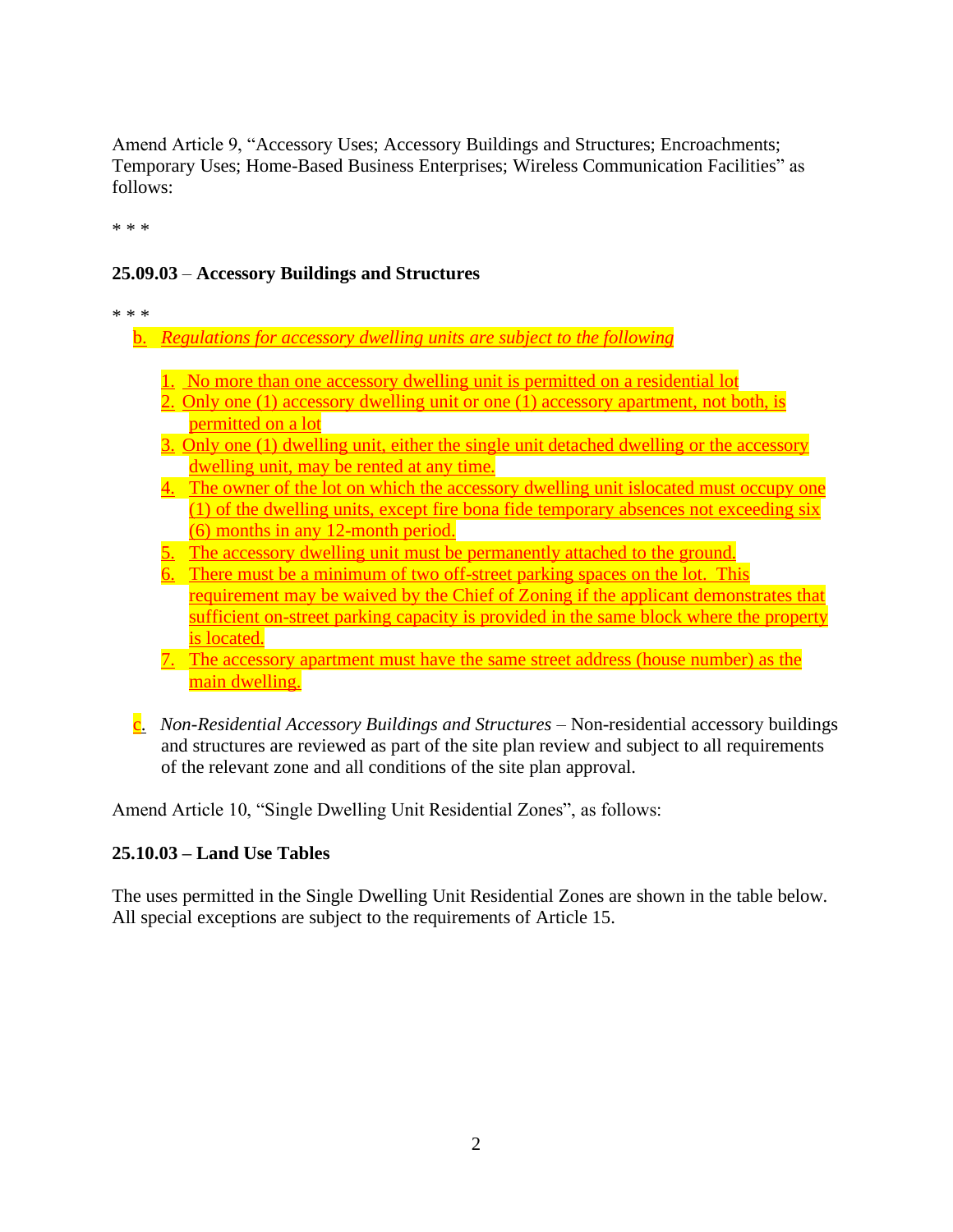|                           | <b>Uses</b>                                       | Zones                                                    |                                                     |                                                                  |                                                                                                                   |                                                                                                  |                                                                                              |                                                                                                |                                                                       |
|---------------------------|---------------------------------------------------|----------------------------------------------------------|-----------------------------------------------------|------------------------------------------------------------------|-------------------------------------------------------------------------------------------------------------------|--------------------------------------------------------------------------------------------------|----------------------------------------------------------------------------------------------|------------------------------------------------------------------------------------------------|-----------------------------------------------------------------------|
|                           |                                                   | <b>Residential</b><br><b>Estate</b><br>Zone<br>$(R-400)$ | Suburban<br><b>Residential</b><br>Zone<br>$(R-200)$ | Low<br><b>Density</b><br><b>Residential</b><br>Zone<br>$(R-150)$ | <b>Single Unit</b><br><b>Detached</b><br>Dwelling,<br><b>Restricted</b><br><b>Residential</b><br>Zone<br>$(R-90)$ | <b>Single</b><br>Unit<br><b>Detached</b><br>Dwelling,<br><b>Residenti</b><br>al Zone<br>$(R-75)$ | <b>Single Unit</b><br><b>Detached</b><br>Dwelling,<br><b>Residential</b><br>Zone<br>$(R-60)$ | <b>Single Unit</b><br>Semi-<br>detached<br>Dwelling,<br><b>Residential</b><br>Zone<br>$(R-40)$ | <b>Conditional</b><br>requirements or<br>related regulations          |
| а.<br>Residential<br>uses | Dwelling.<br>single unit<br>detached <sup>1</sup> | P                                                        | $\mathbf P$                                         | $\mathbf{P}$                                                     | $\mathbf{P}$                                                                                                      | $\mathbf{P}$                                                                                     | $\mathbf P$                                                                                  | $\mathbf C$                                                                                    | Conditional use<br>subject to the<br>requirements of the<br>R-60 Zone |
|                           | Dwelling.<br>semi-<br>detached<br>(duplex)        | N                                                        | N                                                   | N                                                                | N                                                                                                                 | N                                                                                                | N                                                                                            | P                                                                                              |                                                                       |
|                           | Accessory<br>apartment                            | $\frac{S}{C}$                                            | $\frac{1}{2}$ $\frac{1}{2}$                         | $\frac{1}{2}$ $\frac{1}{2}$                                      | $\frac{S}{C}$                                                                                                     | $\frac{1}{2}$ $\frac{1}{2}$                                                                      | $\overline{\mathbf{s}}$ C                                                                    | N                                                                                              | See. Sec. 25.15.02.a<br>10.14                                         |
|                           | <u>Accessory</u><br>dwelling<br>unit              | $\overline{\mathbf{C}}$                                  | $\overline{\mathbf{C}}$                             | $\overline{\mathbf{C}}$                                          | $\overline{\mathbf{C}}$                                                                                           | $\overline{\text{C}}$                                                                            | $\overline{\mathbf{C}}$                                                                      | $\overline{\mathbf{C}}$                                                                        | See Sec. 25.09.03.b                                                   |

**\* \* \***

## **25.10.14 – Regulations for Accessory Apartments**

An accessory apartment is allowed subject to the following requirements:

- a. Only one (1) accessory apartment may be created or attached to an existing single unit detached dwelling.
- b. Only one accessory dwelling unit or accessory apartment is permitted on a lot.
- c. The floor area of the accessory apartment must be less than 50 % of the total floor area of the main dwelling.
- d. Only one dwelling unit, either the primary dwelling or the accessory apartment, may be rented at any time.
- e. The owner of the lot on which the accessory apartment is located must occupy one (1) of the dwelling units, except for bona fide temporary absences not exceeding six (6) months in any 12-month period.
- f. Any separate entrance to the accessory apartment must be located so that the appearance of a single unit detached dwelling is preserved.
- g. All external modifications and improvements to the single unit detached dwelling in which the accessory apartment is to be created, or to which it is to be added, must be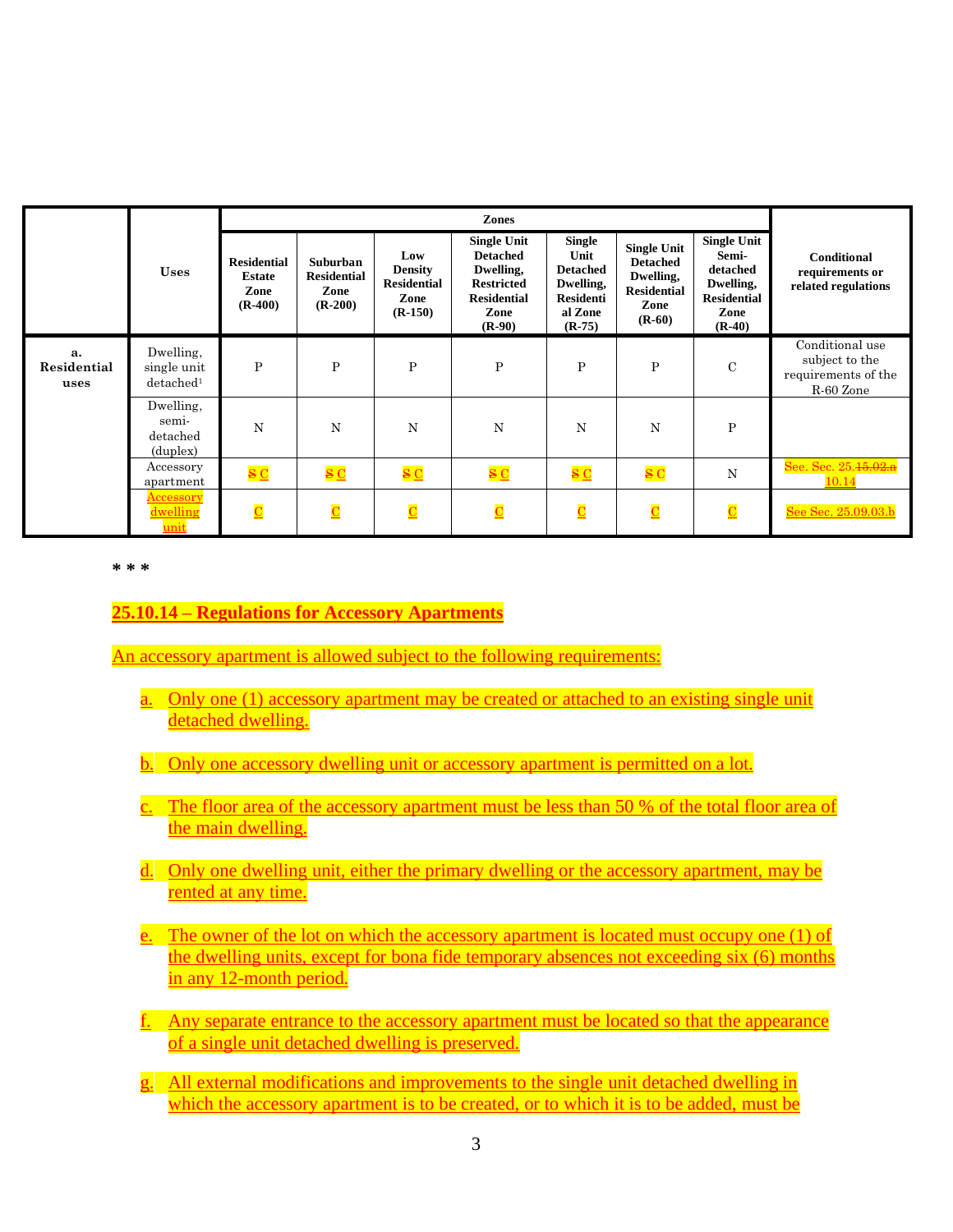compatible with the main dwelling. Compatibility shall be determined based on roof form and window placement.

h. The accessory apartment must have the same street address (house number) as the main dwelling.

Amend Article 15, "Special Exceptions", as follows:

### **25.15.02 – Additional Requirements for Certain Special Exceptions**

- a. *Accessory Apartments* RESERVED
	- 1. *General Requirements* Accessory apartments must:
		- (a) Be contained in the same building as a single unit detached dwelling; and
		- (b) Contain facilities for:
			- i. Cooking;
			- ii. Eating;
			- iii. Sanitation; and
			- iv. Sleeping.
	- 2. *Specific Requirements*
		- (a) *Limitation to One (1)* Only one (1) accessory apartment may be created in, or attached to an existing single unit detached dwelling.
		- (b) *Lot Requirements* Accessory apartments may only be created on a lot:

i. Which is occupied by a family of related persons;

ii. Which contains no other rental residential use;

iii. Which does not contain rooms for rent or a boarding house; and

iv. Which does not contain a major home-based business enterprise.

3. *Ownership Requirements* – The owner of a lot on which an accessory apartment is located must occupy one (1) of the dwelling units, except for bona fide temporary absences not exceeding six (6) months in any 12-month period. The period of temporary absence may be increased by the Board at any time upon a finding that a hardship would otherwise result. Any request for an extension of the period of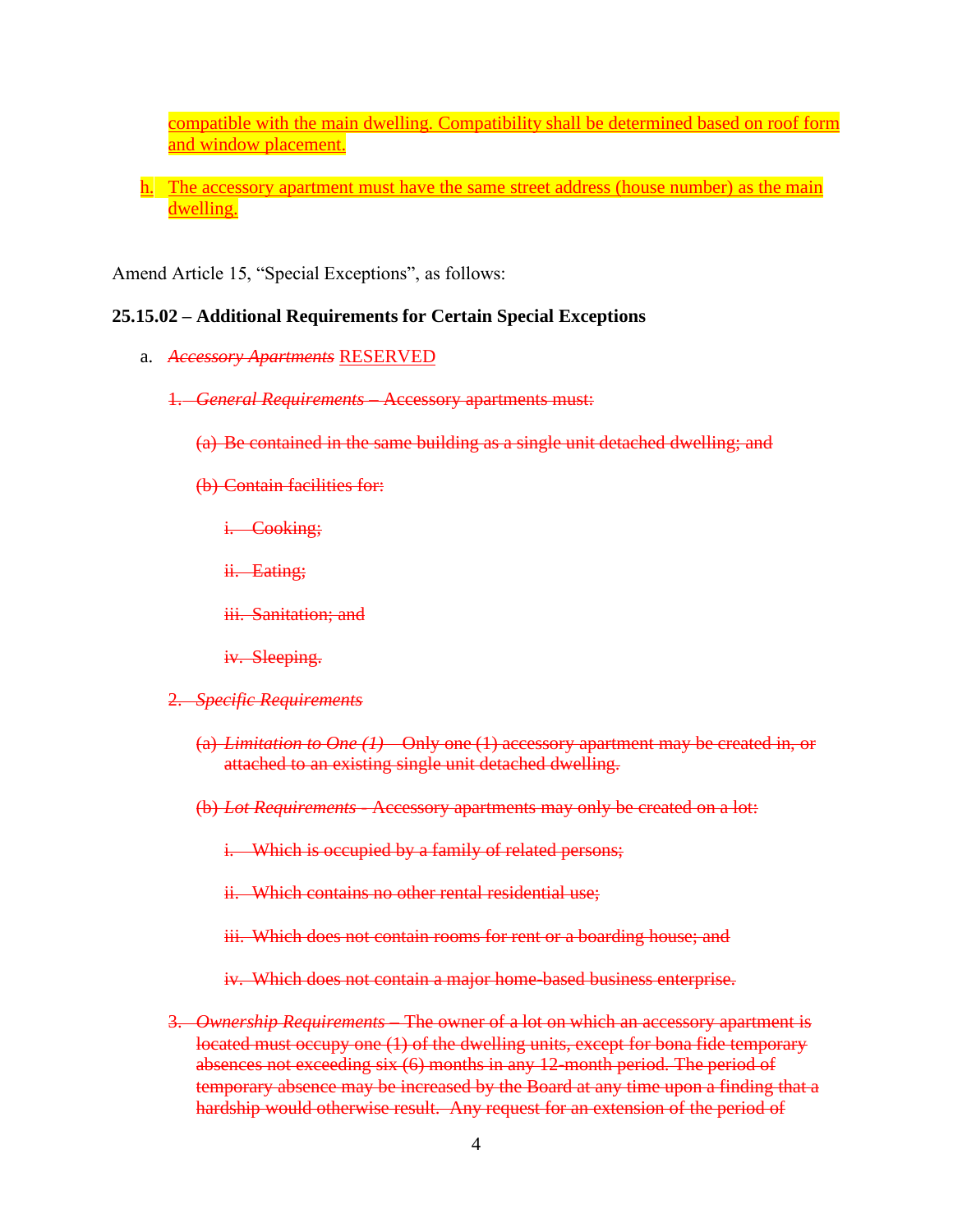temporary absence made subsequent to the initial grant of the special exception must be made in compliance with the procedures for a minor modification of a condition of a special exception in Section 25.15.01.b.(1).

#### 4. *Development Requirements*

- (a) Both the main dwelling and the accessory apartment must comply with all current development standards, including off-street parking requirements.
- (b) No variance may be granted to accommodate an accessory apartment.
- 5. *Design Requirements*
	- (a) *Separate Entrance* Any separate entrance to the accessory apartment must be located so that the appearance of a single unit detached dwelling is preserved.
	- (b) *External Modifications and Improvements* All external modifications and improvements to the single-unit detached dwelling in which the accessory apartment is to be created, or to which it is to be added, must be compatible with the existing dwelling and surrounding properties.
	- (c) *Street Address* The accessory apartment must have the same street address (house number) as the main dwelling.
	- (d) *Occupancy Limitation* The accessory apartment must house no more than three (3) persons and must be subordinate to the main dwelling.
- 6. A*dditional Findings for Special Exception Approval* The Board must make the following additional findings:
	- (a) That such use will not constitute a nuisance because of traffic or number of people, and will cause no objectionable noise, odors, or physical activity; and
	- (b) That such use will not adversely impact the parking or traffic situation in the neighborhood.
- 7. *Additional Restrictions for Special Exceptions –* The following restrictions on special exceptions for accessory apartments apply:
	- (a) The owner must comply with the certification requirements of Chapter 5, Article XII of the Code;
	- (b) The special exception is granted solely to the owner/applicant and does not run with the land;
	- (c) The special exception automatically expires when either of the following occurs: